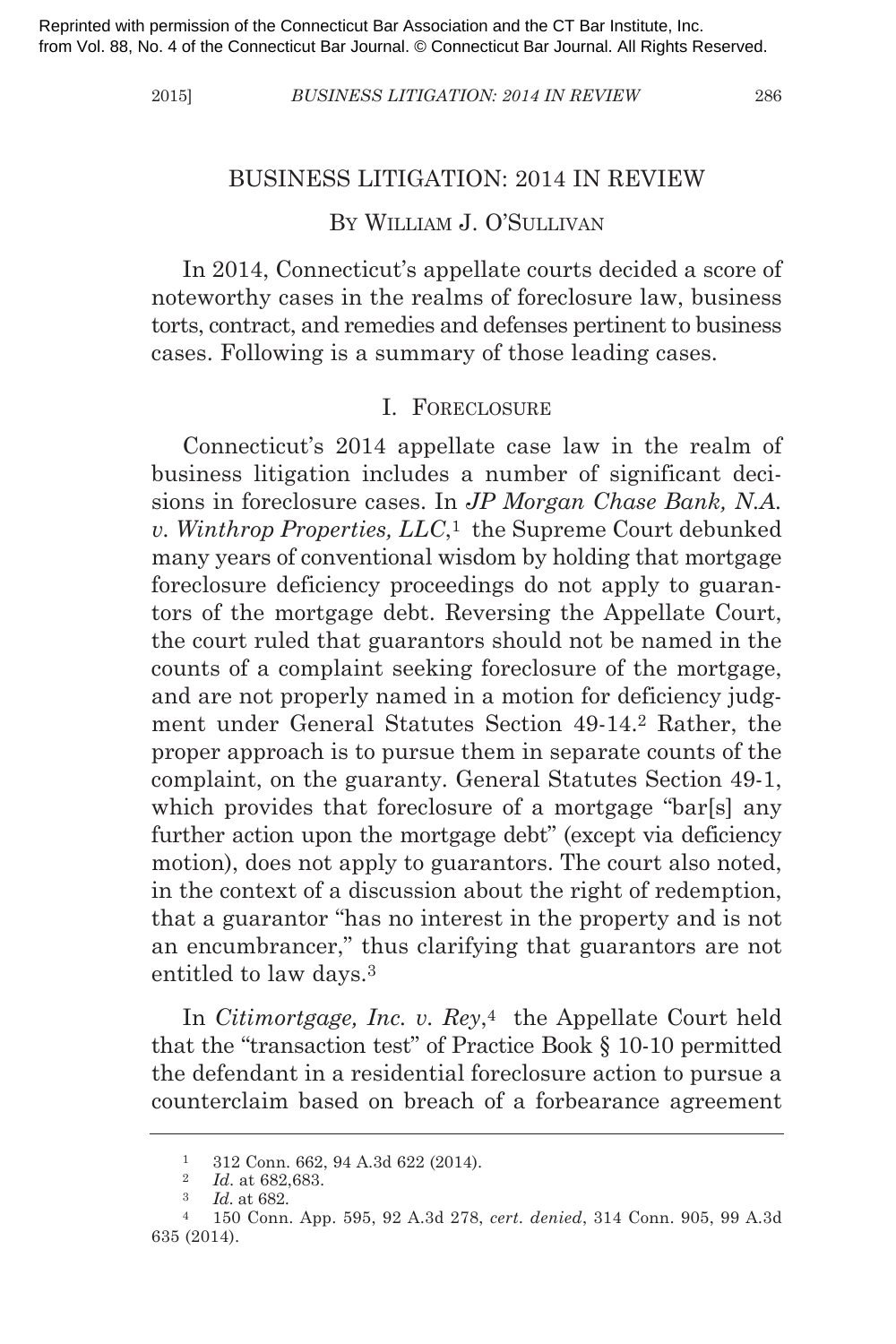that had been reached in connection with the court's foreclosure mediation program. The trial court had stricken the counterclaim, citing case law that limits special defenses and counterclaims in foreclosure cases to those attacking the making, validity or enforcement of the note or mortgage. The Appellate Court applied a broader approach and reversed, holding that "such a counterclaim must simply have a sufficient relationship to the making, validity or enforcement of the subject note or mortgage in order to meet the transaction test as set forth in Practice book § 10-10 and the policy considerations it reflects."5 That rule requires a counterclaim to "[arise] out of the transaction or one of the transactions which is the subject of the plaintiff's complaint." The Appellate Court found a sufficient nexus between the counterclaim and the allegations of the foreclosure complaint to meet the "transaction test."

in *Deutsche Bank National trust Co. v. torres*,6 the Appellate Court revisited the issue of standing to foreclose an assigned mortgage note. The defendant had executed a note to long beach Mortgage Company, secured by a mortgage on her property in East Hartford. The note and mortgage deed were assigned to the plaintiff. In the plaintiff's subsequent foreclosure complaint, the plaintiff alleged that it was the holder of the note and mortgage.

The defendant moved to dismiss, alleging among other things that the plaintiff lacked standing. At a hearing on that motion, the plaintiff's attorney produced the original note and mortgage, as well as the instrument of assignment from long beach Mortgage Company to the plaintiff. The trial court nevertheless granted the defendant's motion, on the grounds that the plaintiff had not produced "the documents that show how [the note] got into the hands of the plaintiff."

The Appellate Court reversed. The court noted that in the plaintiff's complaint, it had alleged that it was the holder of the note and mortgage, and as a matter of law there is a

<sup>5</sup> *Id*. at 605.

<sup>6</sup> 149 Conn. App. 25, 88 A.3d 570 (2014).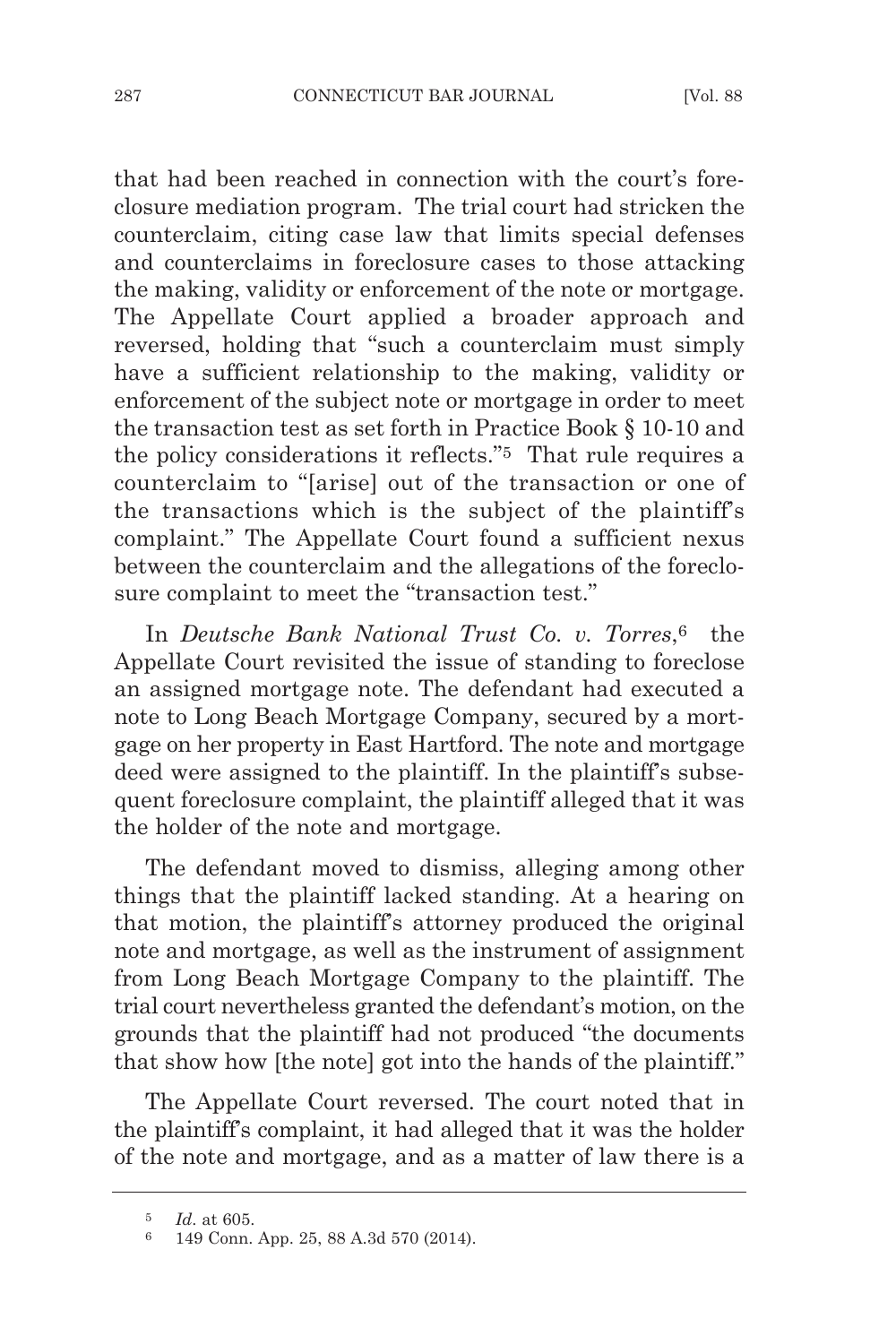rebuttable presumption that the holder of a note is the owner of the debt.7 The defendant did not offer any evidence to call the plaintiff's allegations into question, and thus failed to rebut the presumption. Based on the allegations in the complaint and the documents that the plaintiff had presented to the trial court, the plaintiff had established standing, and the trial court had erred in dismissing the case.8

in *Federal National mortgage Association v. Bridgeport Portfolio, llC*,9 a foreclosure action against a sophisticated commercial party, the Appellate Court rejected the borrower's argument that it would be unconscionable to allow the lender to impose both default-rate interest and a prepayment penalty as provided in the loan documents. The court noted that at trial, the lender explained the economic rationale for the two provisions, and the borrower failed to establish that they resulted in a double recovery or a windfall to the plaintiff.10

in *Wells Fargo Bank, N.A., trustee v. melahn*,11 the Appellate Court found "rare and exceptional circumstances"12 that gave the court continuing jurisdiction to open a judgment of strict foreclosure after the final law day had elapsed and title to the subject property had passed to the plaintiff. The trial court had entered a judgment of strict foreclosure following default of the named defendant for failure to appear. Pursuant to the judgment and the court's uniform foreclosure standing orders, the plaintiff was required to send to the defendant, within ten days following the entry of judgment, a notice containing certain prescribed information, including the terms of the judgment. The plaintiff sent the defendant a notice that was both deficient and untimely, but falsely certified to the court that it had complied with the notice requirement.13

<sup>7</sup> *Id*. at 31, citing *RmS Residential Properties, llC v. miller*, 303 Conn. 224, 231-32, 32 A.3d 307, 314 (2011).

<sup>8</sup> *Id*. at 32.

<sup>9</sup> 150 Conn. App. 610, 92 A.3d 966, *cert. denied*, 312 Conn. 926, 95 A.3d 523 (2014).

<sup>10</sup> *Id*. at 622.

<sup>11</sup> 148 Conn. App. 1, 85 A.3d 1 (2014).

<sup>12</sup> *Id*. at 12.

<sup>13</sup> *Id*. at 4-5.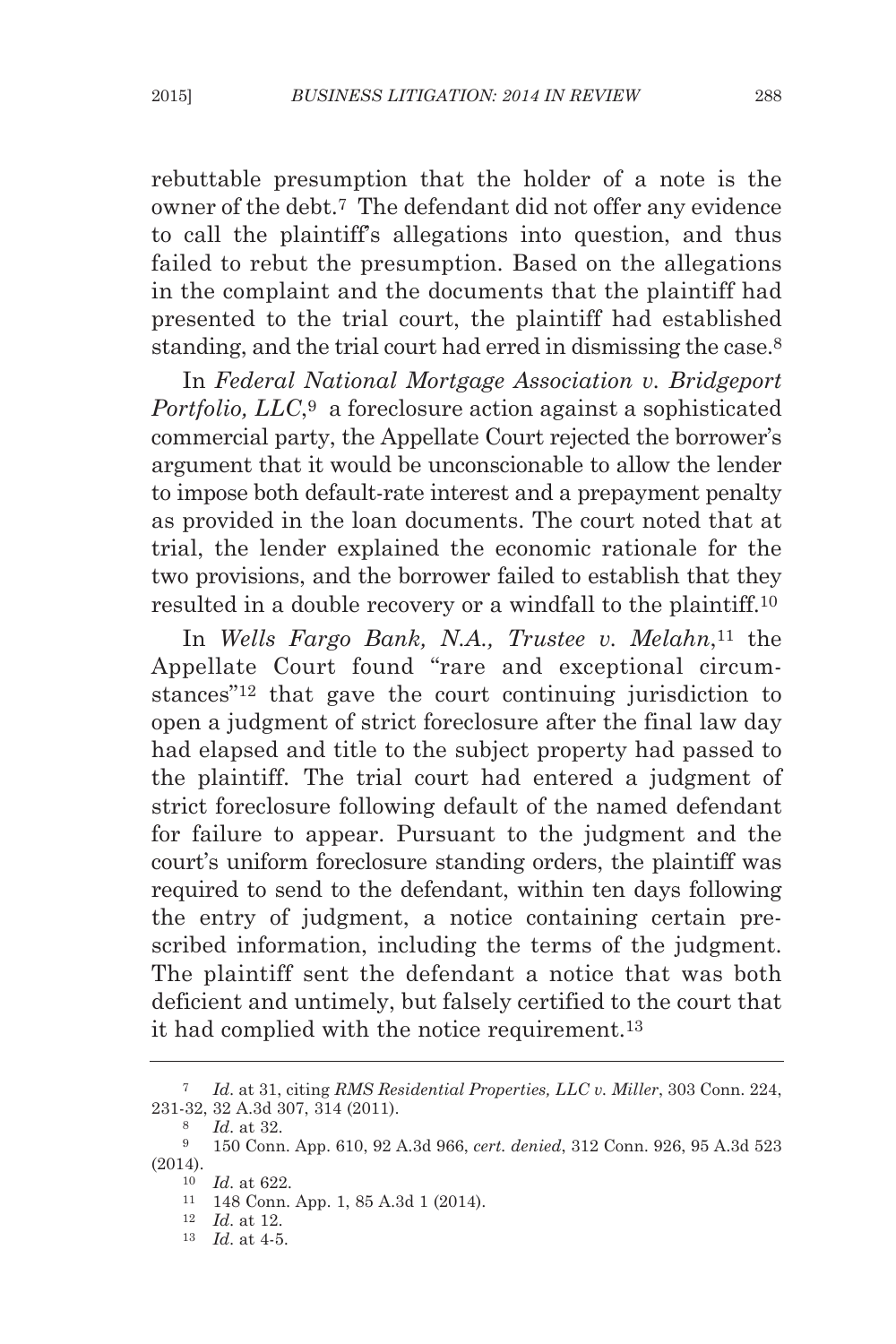More than a month after the final law day had passed and title to the property had passed, the defendant retained counsel, who moved to open the judgment and dismiss the case, citing the plaintiff's noncompliance with the notice requirement. The trial court denied the motion, concluding that it lacked jurisdiction to open the judgment following the vesting of title in the plaintiff.14

The Appellate Court reversed. Acknowledging that General Statutes Section 49-15 provides that no judgment of strict foreclosure "shall be opened after the title has become absolute in any encumbrancer," the Appellate Court nevertheless held that pursuant to the court's inherent equitable authority, it "retained the jurisdiction and authority to effectuate its judgment when the plaintiff failed to adhere to the terms of the judgment rendered in its favor and then falsely certified to the court that it had complied."<sup>15</sup> As for the jurisdictional aspect of General Statutes Section 49-15, the court thought it "likely" that the statute implicates personal jurisdiction, not subject matter jurisdiction, and is therefore waivable.16

in *Bombero v. trumbull on the green, llC*,17 the Appellate Court reversed a judgment of foreclosure in favor of a former second mortgagee who had been omitted from an earlier foreclosure action brought by the then first mortgagee. in the prior case, the first mortgagee established a debt of more than \$2 million, and the mortgaged property had a value of \$1,075,000. Thus the second mortgage clearly had no value.

In the separate foreclosure action subsequently brought by the omitted former second mortgagee, the trial court rejected the defendant's special defense that foreclosure should be denied because the mortgage lacked value and would have been foreclosed out in the prior action, and entered judgment for the plaintiff. The Appellate Court

<sup>14</sup> *Id*. at 5-6.

<sup>15</sup> *Id*. at 8.

<sup>16</sup> *Id*. at 8, n.8.

<sup>17</sup> 152 Conn. App. 365, 98 A.3d 115 (2014).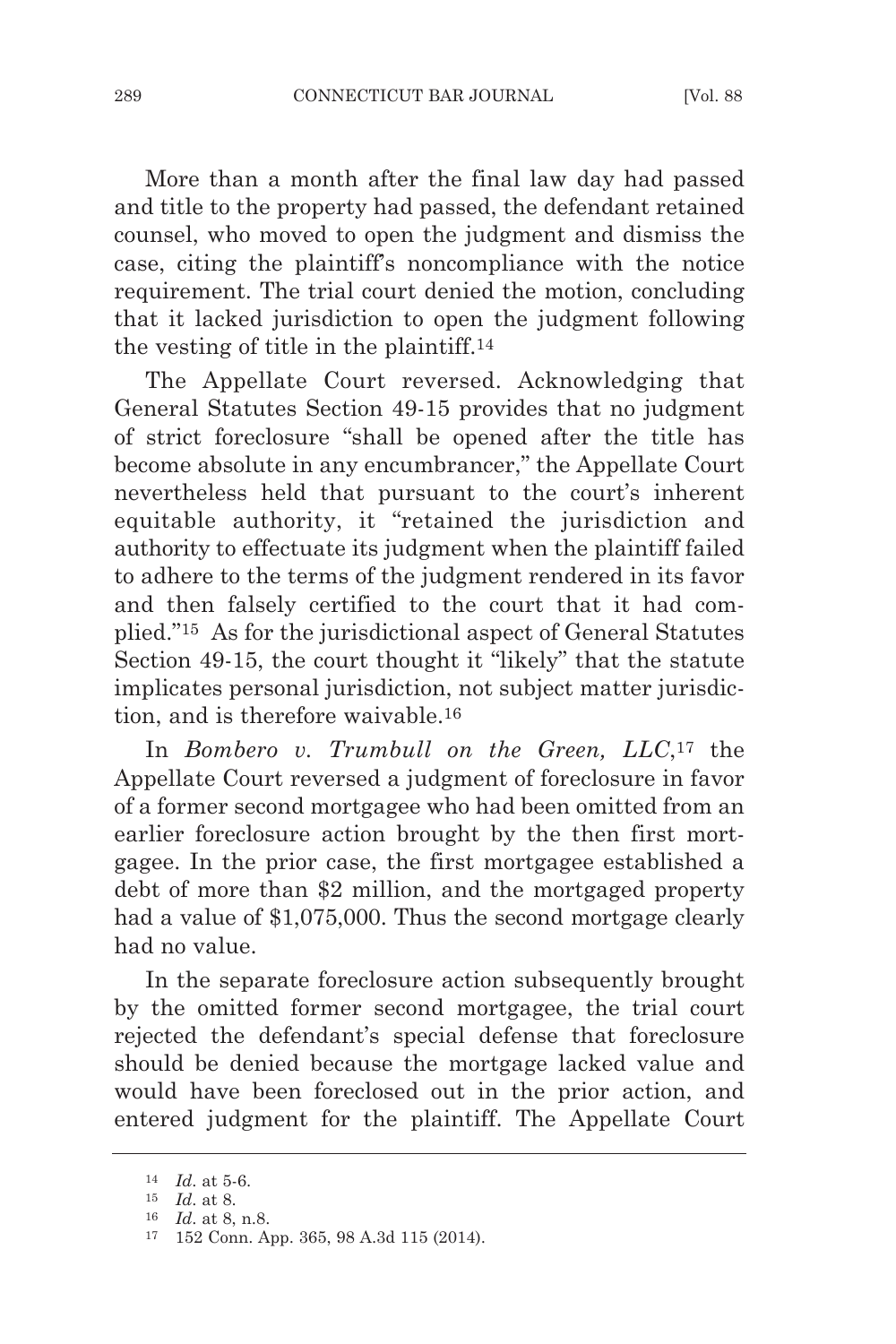reversed, based entirely on "notions of equity and common sense,"<sup>18</sup> and directed judgment for the defendant.

## II. BUSINESS TORTS

in *Dinardo Seaside tower, ltd. v. Sikorsky Aircraft Corporation*,19 the Appellate Court revisited the issue of what does and what does not constitute a defendant's "trade or commerce" for purposes of a claim under the Connecticut Unfair Trade Practices Act, General Statutes § 42-110a et seq. (CUTPA). That act creates a cause of action for "unfair methods of competition and unfair or deceptive acts or practices in the conduct of any trade or commerce."

The plaintiff, which had leased industrial real estate to the defendant, brought suit following the conclusion of the lease for various damage caused to the property, claiming breach of the lease and violations of CUTPA. The trial court directed a verdict for the defendant on the CUTPA claim. The court noted that a CUTPA claim must be based on conduct that occurs in the defendant's primary trade or business, and that leasing property is incidental to the defendant's primary business of manufacturing and servicing aviation equipment. when the plaintiff challenged this proposition, the Appellate Court reviewed its own case law, and affirmed.20

In *Iacurci v. Sax*,<sup>21</sup> the Supreme Court ruled that, as a matter of law, a CPA tax preparer did not owe a fiduciary duty to his client of 17 years. in his complaint, the plaintiff claimed that the defendant's improper classification of capital-gains income as ordinary income in certain of his tax returns had caused him damage. The defendant asserted the statute of limitations as a special defense. The plaintiff replied that because the defendant was a fiduciary, he had an affirmative duty to disclose the facts giving rise to the

<sup>20</sup> *Id*. at 23-27.

<sup>18</sup> *Id*. at 373.

<sup>19</sup> 153 Conn. App. 10, 100 A.3d 413, *cert. denied*, 314 Conn. 947, 103 A.3d 976 (2014).

<sup>21</sup> 313 Conn. 786, 99 A.3d 1145 (2014).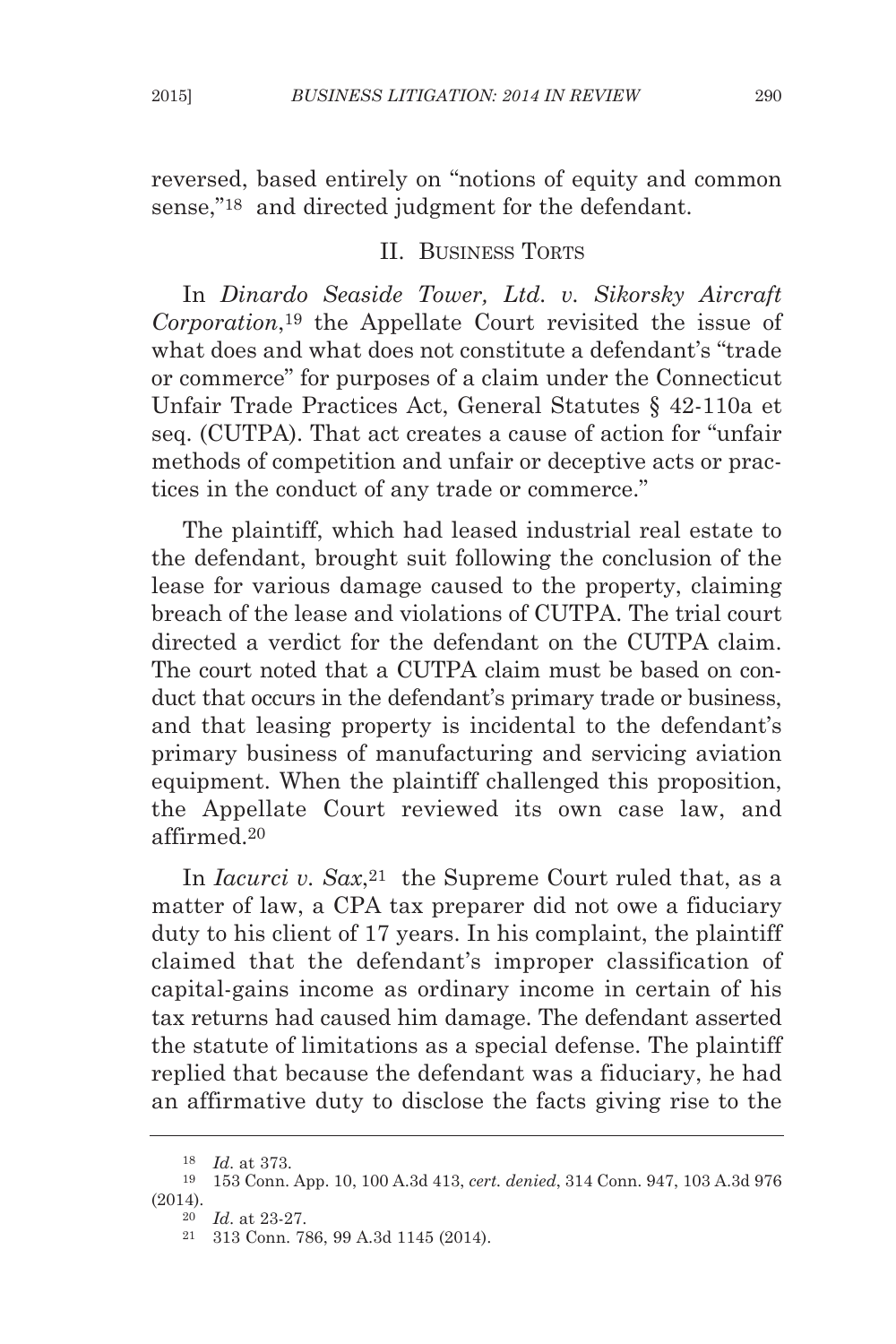claim, and by failing to do so, had equitably tolled the running of the statute of limitations due to fraudulent concealment.22

Treating the existence of a fiduciary relationship as an issue of law, not fact,23 the court concluded that none existed. while a fiduciary relationship is often characterized by one party's dependence upon another's superior knowledge and expertise, "not all business relationships implicate the duty of a fiduciary. … The *unique* element that inheres a fiduciary duty to one party is an elevated risk that the other party could be taken advantage of – and usually unilaterally. That is, the imposition of a fiduciary duty counterbalances opportunities for self-dealing that may arise from one party's easy access to, or heightened influence regarding, another party's moneys, property or other valuable resources."24

The court found no such facts in the case before it. The court suggested that a fiduciary duty could arise "when the tax return preparer or accountant acts as an investment advisor or manages the client's funds,"25 but noted the absence of evidence to that effect. The court affirmed the trial court's entry of summary judgment for the defendant.

The court did not address the issue of whether or not, if a fiduciary duty had been established, the defendant's nondisclosure (as opposed to active concealment) of the operative facts could have constituted fraudulent concealment sufficient to toll the statute of limitations. The court noted that this proposition "has gained general acceptance in federal cases applying Connecticut law," but declined to weigh in on the issue.26

The Supreme Court's decision in *meyers v. livingston, Adler, Pulda, meiklejohn and Kelly, P.C.*,27 addressed the

<sup>22</sup> *Id*. at 790-792.

<sup>&</sup>lt;sup>23</sup> *Id.* at 795. (Emphasis in original.)

<sup>24</sup> *Id*. at 800-02.

<sup>25</sup> *Id*. at 804.

<sup>26</sup> *Id*. at 792, n. 8.

<sup>27</sup> 311 Conn. 282, 87 A.3d 534 (2014).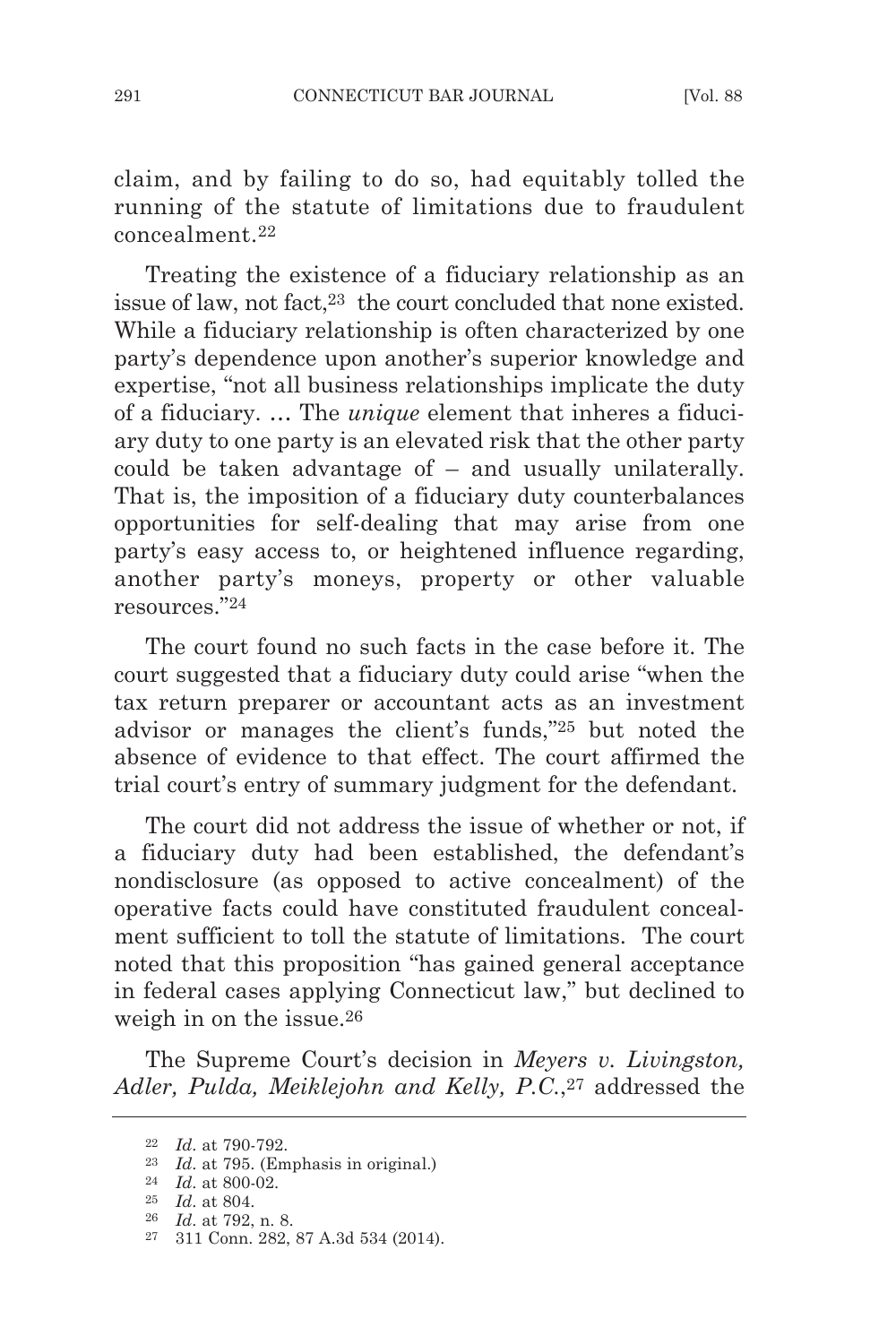issue of whether a client's "breach of contract" claim against her attorney was actually a poorly disguised tort claim, framed as a contract case solely to take advantage of the longer statute of limitations that applies to contract cases.

The plaintiff in *meyers* had engaged the defendant (firm) to bring suit against certain third parties. while the action was pending, the firm was retained by another client to pursue similar claims against the same third parties, and joined the claims into a single action. The firm eventually reported to the court that the entire case had been settled, but Meyers initially balked at signing a release, eventually doing so only after the defendants in the underlying case filed a motion to enforce the settlement agreement.28

Slightly less than six years after the settlement was consummated, Meyers brought suit against the firm, claiming the firm had breached its contractual duties to her by settling the underlying case in a way that benefitted the other client, and contrary to her interests. The firm moved for summary judgment, claiming *inter alia* that the case actually sounded in tort, not contract; was governed by the three-year statute of limitations that applies to torts; and was untimely under that statute. The trial court granted the firm's motion, and a divided panel of the Appellate Court affirmed.29

following a grant of certification, the Supreme Court affirmed. The court noted prior case law holding that allegations that an attorney violated a client's specific instructions may support a claim for breach of contract, while claims that an attorney "had performed the required tasks but in a deficient manner" sounded in tort rather than contract.30 The allegations here, although couched in the language of contract, did not identify any specific contract provisions that the firm had supposedly breached, and made reference to the firm's "duty of undivided loyalty and a duty to pursue

<sup>28</sup> *Id*. at 284-286.

<sup>29</sup> *Id*. at 286-89.

<sup>30</sup> *Id*. at 292-95.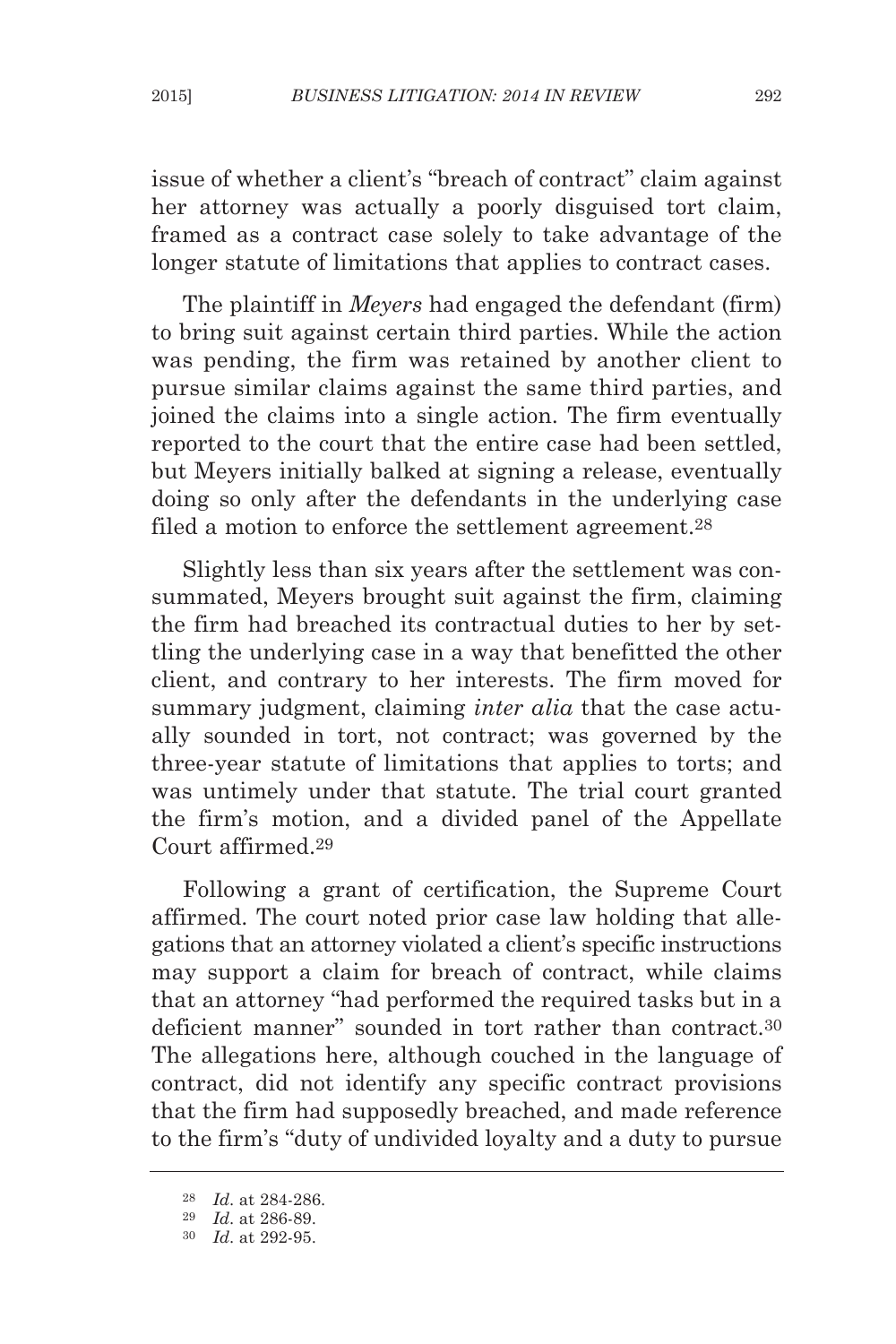and follow the plaintiff's interests."31 The court found that the plaintiff's allegations sounded in tort rather than contract, and that her claims were therefore subject to the statute of limitations that applies to tort claims.32

In *Vazquez v. Buhl*,<sup>33</sup> the Appellate Court examined the potential liability of website operators for libelous content linked to their sites. The defendant NBCUniversal Media, llC (NbC) posted an article on its cnbc.com website, in which it urged viewers to read a hyperlinked article written by an independent financial reporter. The plaintiff, the subject of that article, sued both the author and NbC for defamation. NBC successfully moved to strike the counts of the complaint directed to it, citing the Communications Decency Act of 1996 (Act), 34 and obtained judgment on the stricken complaint.

The Act shields "interactive computer services," such as websites, from liability for defamation, by providing that they shall not be treated as "the publisher or speaker of any information provided by another information content provider."35 but that shield will not protect a website that is responsible for "the creation or development" of posted content, and thus is itself an "information content provider."36

The plaintiff in Vazquez claimed that NBC helped to "develop" the content, and thus became an "information content provider" liable for defamation, by actively seeking out and linking to the offending article, and through comments in its own article that "endorsed and adopted the defamatory statements."37 but the Appellate Court rejected that argument, finding it "immaterial whether the defendant amplified, endorsed, or adopted the defamatory statements,

34 47 U.S.C. § 230.

<sup>31</sup> *Id*. at 298.

<sup>32</sup> *Id*. at 301.

<sup>33</sup> 150 Conn. App. 117, 90 A.3d 331 (2014).

<sup>35</sup> 47 U.S.C. § 230(c)(1).

<sup>36</sup> 47 U.S.C. § 230(c)(1), (f)(3).

<sup>37</sup> *vasquez*, 150 Conn. App. at 134.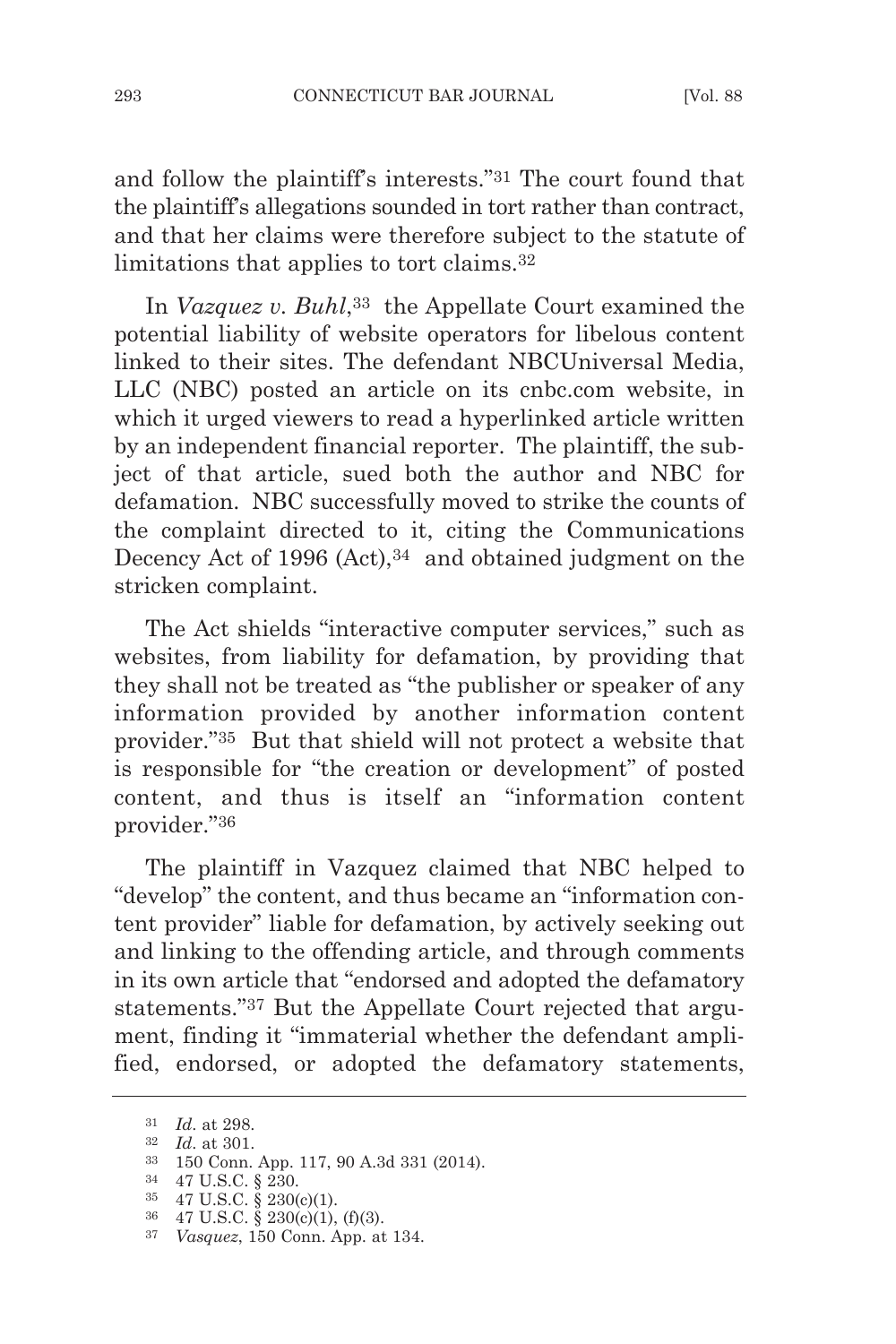because the defendant played no role in their composition."38 The plaintiff had not alleged that NBC "edited, altered or wrote any of the defamatory statements," or supervised or communicated with the author in connection with her article.<sup>39</sup> NBC's role thus fell short of helping to "develop" the content, allowing it to avoid potential liability as an "information content provider."

In *Cammarota v. Guerrera*,<sup>40</sup> the plaintiff brought suit against the defendant, an attorney, for claims of professional negligence and breach of fiduciary duty. The plaintiff and his brother were equal owners of a limited liability company that owned property to be developed as a small condominium complex, and the defendant performed legal work for that entity. following sale of some of the units, the defendant, or someone in his law firm, handed to the brother a check, payable to the plaintiff, representing the plaintiff's share of the sale proceeds. After the brother misappropriated those funds, the plaintiff brought suit against the defendant.<sup>41</sup>

The trial court granted the defendant's motion for directed verdict on both counts of the complaint.42 As to the negligence count, the court ruled that the plaintiff could not prove his claim of legal malpractice without introducing expert testimony, which the plaintiff had not done, and also that as a matter of law the plaintiff had not established proximate cause.43 As to the fiduciary duty count, the court held that the plaintiff could not prevail absent a showing of fraud, self-dealing or conflict of interest.44

following the plaintiff's appeal, the Appellate Court reversed the judgment as to the negligence count, and

<sup>38</sup> *Id*. at 139.

<sup>&</sup>lt;sup>39</sup> *Id.* Indeed, a website operator can edit third-party content for spelling, removal of obscenity, length and otherwise in ways "unrelated to the illegality" without waiving its immunity. *Id*. at 136.

<sup>40</sup> 148 Conn. App. 743, 87 A.3d 1134, *cert. denied*, 311 Conn. 944, 90 A.3d 975 (2014).

<sup>41</sup> *Id*. at 745-46.

<sup>42</sup> *Id*. at 747.

<sup>43</sup> *Id*. at 748.

<sup>44</sup> *Id*. at 756.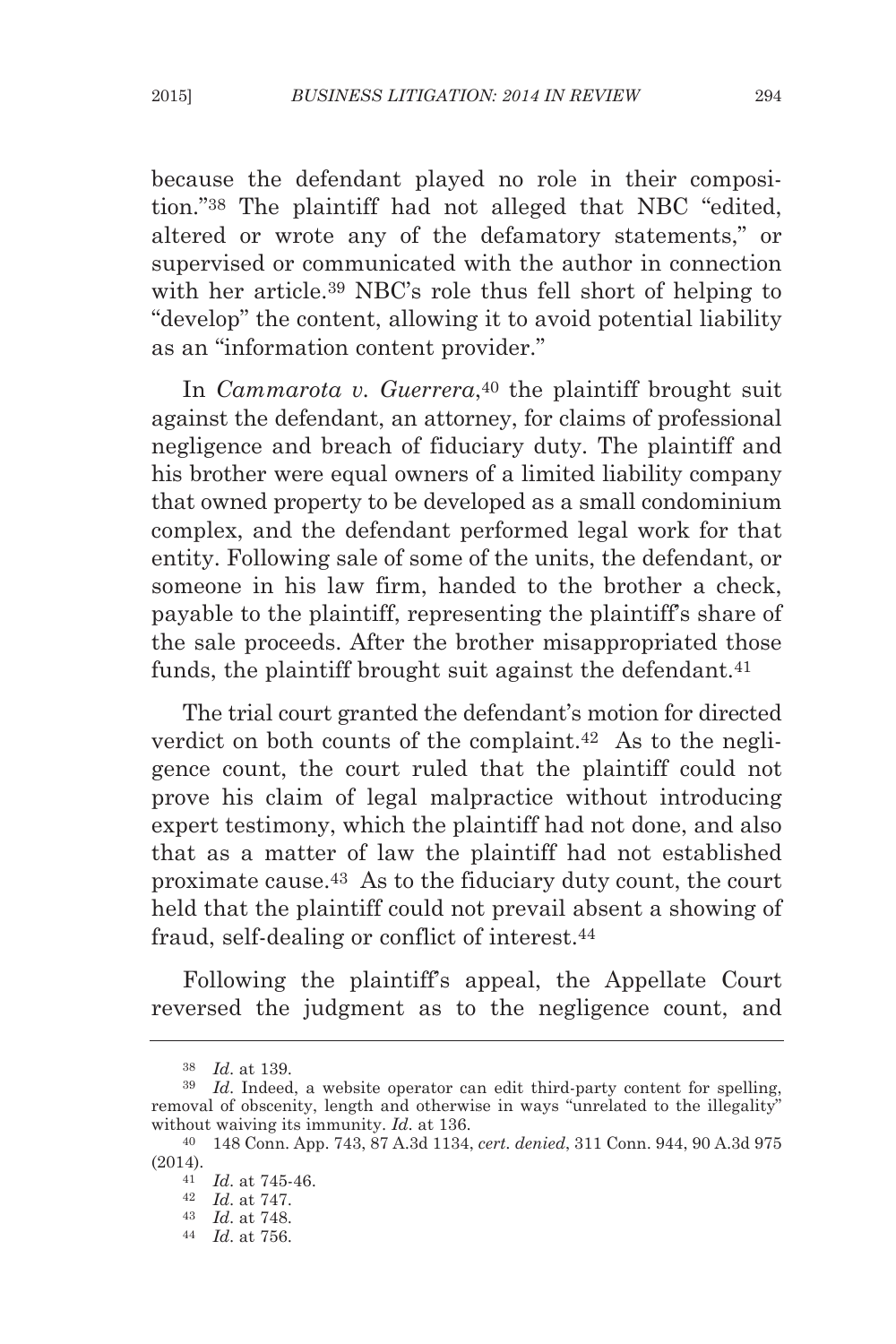affirmed it as to the fiduciary duty count. As to the negligence count, the nature of the negligence alleged was within the ken of the average layperson, making expert testimony unnecessary.45 The court further found that sufficient evidence had been adduced on the issue of proximate cause to warrant submission to the jury.46

As to the claim for breach of fiduciary duty, the plaintiff's unelaborated allegation of "conflict of interest" on the part of the defendant, apparently a reference to his dual representation of the plaintiff and his brother, did not support a claim for breach of fiduciary duty. There was no evidence that the defendant had given the plaintiff's check to the brother with the intent of benefitting the brother at the plaintiff's expense. Noting that "[p]rofessional negligence alone …does not give rise automatically to a claim for breach of fiduciary duty,"47 the court found that the duty of loyalty and honesty was not implicated by the facts that the plaintiff had alleged, and thus as a matter of law those facts did not support a claim for breach of fiduciary duty.48

#### III. CONTRACT

in *Cruz v. visual Perceptions, llC*,49 the plaintiff had entered into a written employment agreement with the defendant that by its terms "will cover the [thirty-six] month period starting April 1, 2007 and ending March 31, 2010."50 following her termination on October 16, 2008, the plaintiff brought suit, claiming that her contract had been for a fixed term of 36 months, and that her termination had breached that contract. The trial court held that under the "definite and certain" terms of the contract,<sup>51</sup> the agreement had been for a fixed term, and in the absence of a showing that the defendant had terminated her employment for good

<sup>45</sup> *Id*. at 749-753.

<sup>46</sup> *Id*. at 755-56.

<sup>47</sup> *Id*. at 759.

<sup>48</sup> *Id*. at 759-60.

<sup>49</sup> 311 Conn. 93, 84 A.3d 828 (2014).

<sup>50</sup> *Id*. at 96, n. 3.

<sup>51</sup> *Id*. at 98.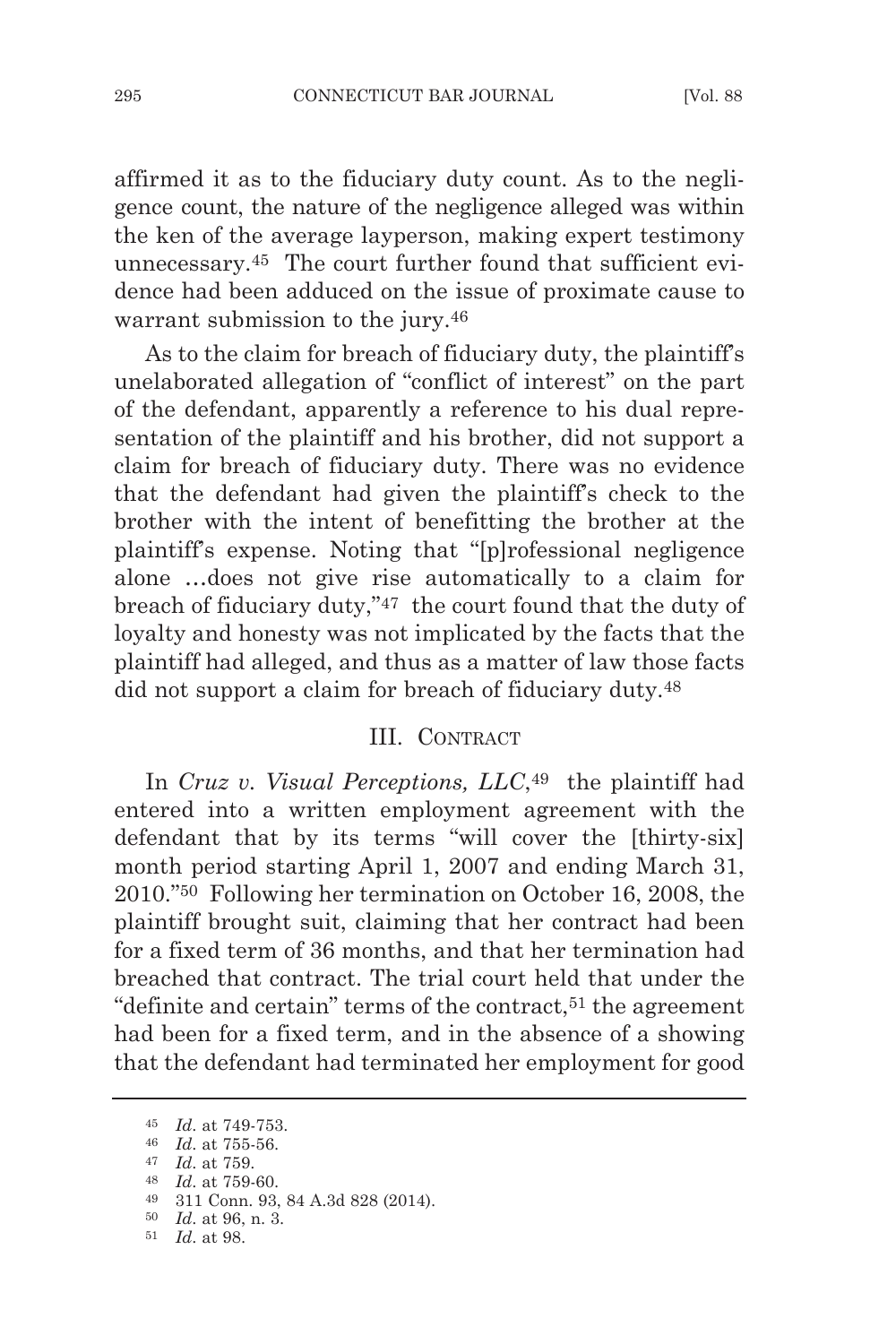or just cause, entered judgment for the plaintiff.52 The Appellate Court agreed that the plain language of the contract unambiguously created a contract for a 36-month term, and affirmed the judgment below.53

The Supreme Court reversed. Applying plenary review to the threshold question of whether or not the contract language was ambiguous,54 the court found that the language at issue "reasonably may be interpreted as evincing *either* an intent to create a definite term of employment *or* an intent to set the terms and conditions of an at-will employment contract."55 Accordingly, the trial court should have considered extrinsic evidence to ascertain the parties' intent and resolve the ambiguity.56 The Supreme Court remanded the case to the trial court for that purpose.

for purposes of the remand, the court weighed in on the plaintiff's argument that, under the rule of *contra proferentem*, the agreement should be construed against the defendant, the drafter of the document. The Supreme Court cautioned that the court should invoke that rule "only as a last resort if it is unable to resolve the ambiguity in the letter agreement by considering the extrinsic evidence."57

Justice McDonald dissented, agreeing with the courts below that the language in question clearly and unambiguously created a contract with a fixed term of 36 months.58

in *meadowbrook Center, Inc. v. Buchman*,59 the Appellate Court focused on "causation" as a necessary element of proof in actions for breach of contract. The defendant's mother was admitted into the care of the plaintiff, a skilled nursing facility, and the defendant signed an admission agreement

<sup>52</sup> *Id*. at 98, 99.

<sup>53</sup> *Id*. at 99. The Appellate Court decision is reported at 136 Conn. App. 330, 46 A.3d 209 (2012).

<sup>54</sup> *Id*. at 101-102.

<sup>&</sup>lt;sup>55</sup> *Id.* at 103. (Emphasis in original.)

<sup>56</sup> *Id*. at 106.

<sup>57</sup> *Id*. at 108.

<sup>58</sup> *Id*. at 108-112.

<sup>59</sup> 149 Conn. App. 177, 90 A.3d 219 (2014).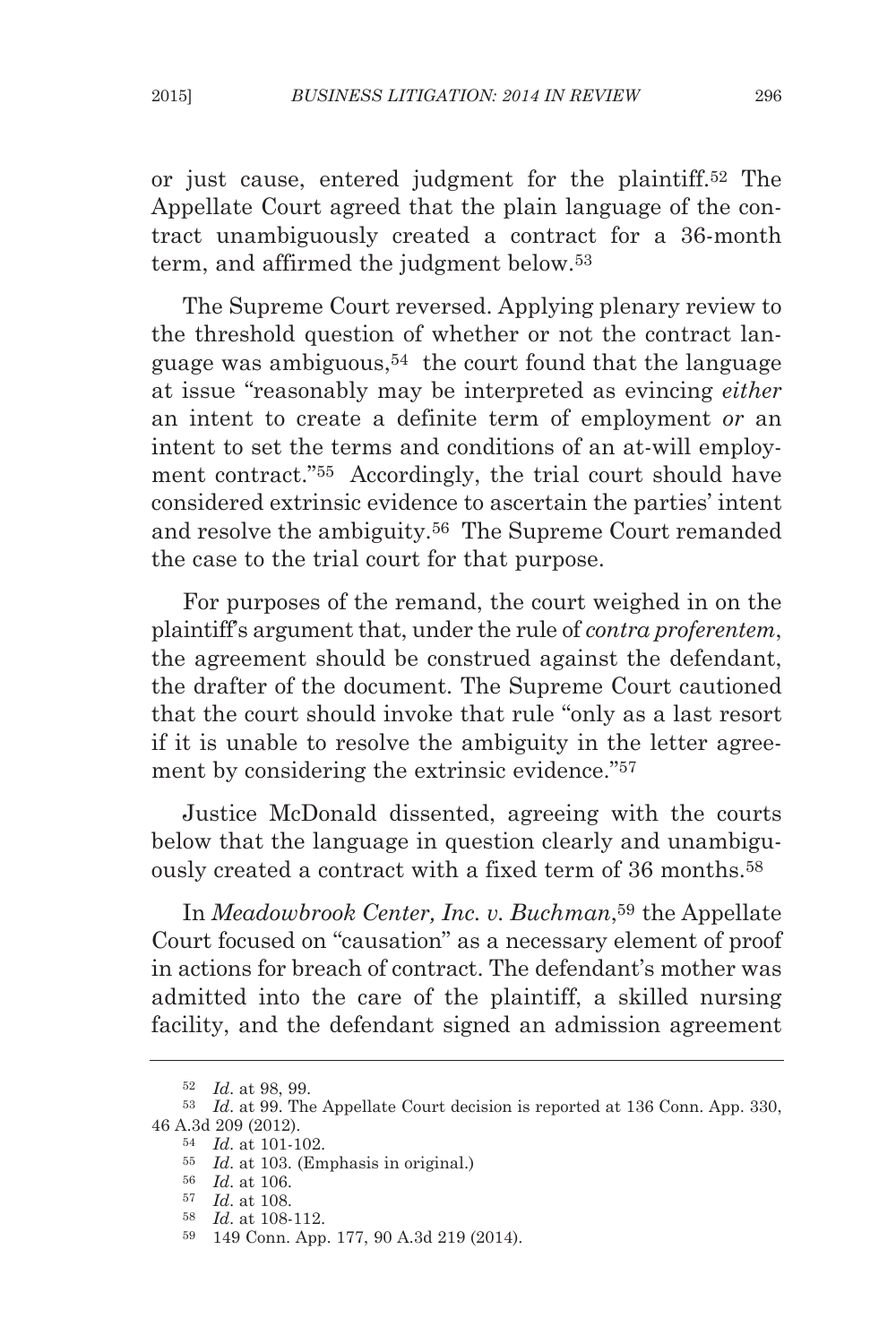as "responsible party." As such, the defendant agreed to cooperate with the process of obtaining his mother's eligibility for Medicaid assistance, which would facilitate payments to the plaintiff.60

The mother's assets were exhausted about twenty months into her stay, upon which a Medicaid assistance application was filed on her behalf with the Department of Social Services. However, the defendant did not cooperate with the application process, and his mother's Medicaid application was denied due to lack of eligibility information. The plaintiff was left with an unpaid bill for services provided during the last ten months of the mother's life.61

It was undisputed that, if the defendant's mother had been granted Medicaid benefits, benefits totaling \$47,561.18 would have been paid to the plaintiff. The plaintiff sued the defendant for breach of contract, and following a courtside trial, obtained a judgment in this amount.62

The Appellate Court reversed. The court noted that the often-stated elements of a breach of contract action in Connecticut – formation of an agreement, performance by one party, breach by the other party and damages – do not explicitly include "causation," but "proof of causation is …part and parcel of a party's claim for breach of contract damages."63 Here, while it was clear the defendant had failed to cooperate with the Medicaid application process, the plaintiff failed to establish that, if such cooperation had been provided, the application would have been granted. because the plaintiff's damages claim was "predicated on an unresolved contingency," the judgment could not stand.64

The court added an intriguing commentary relating to the necessary quantum of proof. while proof of damages

<sup>60</sup> *Id*. at 179-80.

<sup>61</sup> *Id*. at 181.

<sup>62</sup> *Id*. at 181-184. The actual judgment, apparently due to a scrivener's error by the court, was three cents short.

<sup>63</sup> *Id*. at 186.

<sup>64</sup> *Id*. at 193.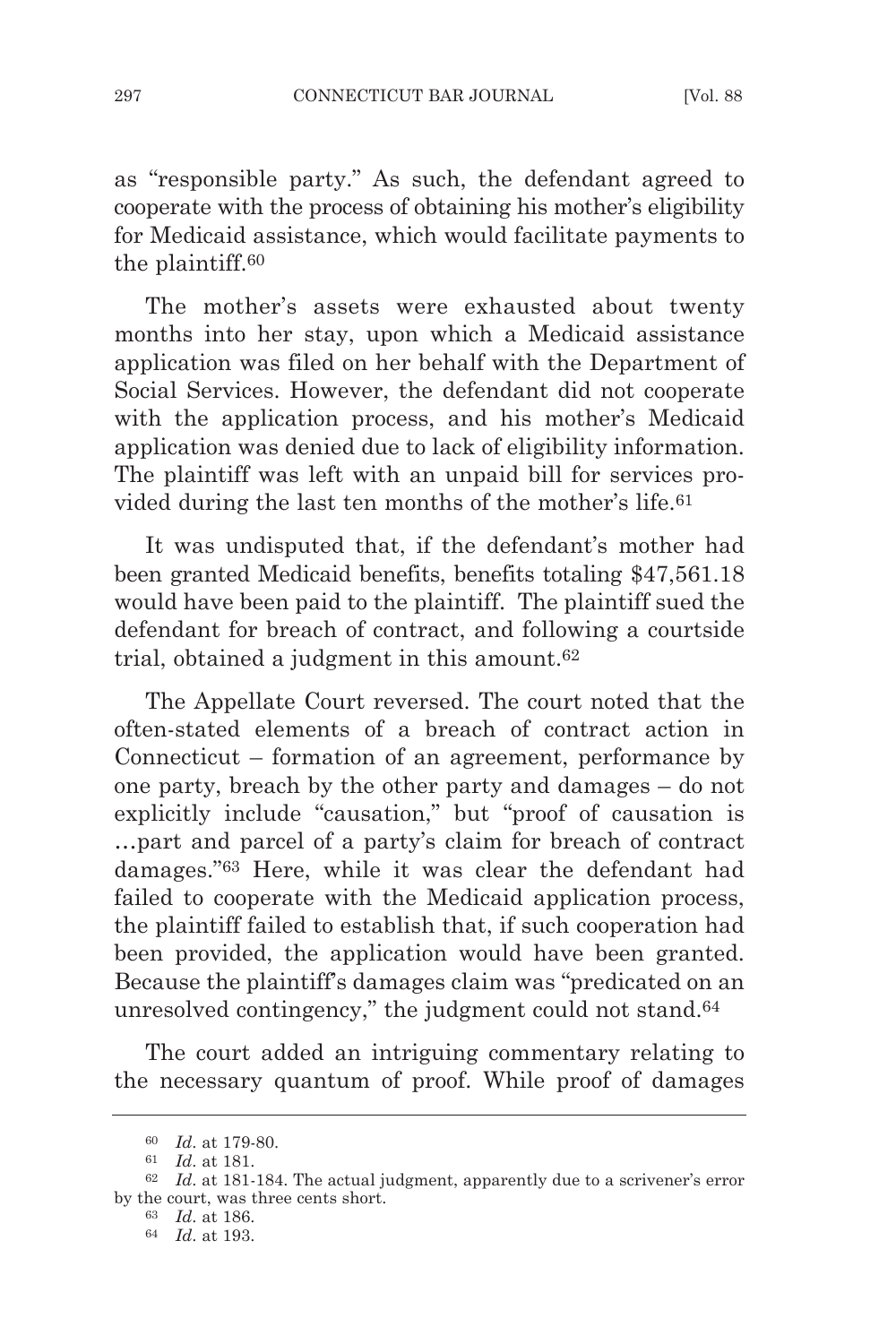ordinarily must be established with "reasonable certainty … the quantum of proof required is relaxed in instances involving the wrongful breach of a contract by the defendant. … A court may take into account all the circumstances of the breach, including willfulness, in deciding whether to require a lesser degree of certainty, giving greater discretion to the trier of the facts."65

in *Pack 2000, Inc. v. Cushman*,66 the Connecticut Supreme Court reversed the Appellate Court's ruling67 that the holder of two option contracts for the purchase of real estate needed to establish strict compliance with all provisions of those contracts in order to enforce the exercise of the option. Those contracts, which involved the lease and operation of Midas muffler shops, allowed the plaintiff to purchase the properties so long as it complied with certain leases and a management agreement. It was undisputed that, before seeking to exercise the purchase option, the plaintiff had rendered numerous late payments pursuant to those agreements.68

The Appellate Court ruled against the plaintiff, holding it to a "strict compliance" standard, but the Supreme Court disagreed, holding that substantial compliance would suffice. That was subject to several caveats: no contract language requiring strict compliance as a condition of exercising the option; no material default by the holder of the option at the time of exercising the option; and no previous declaration of default on the part of the holder of the option.69 The Court also emphasized that while "substantial compliance" applied to the terms of the contract in general, the optionor could require "strict compliance" with the particular terms that prescribe the way and manner that the option is exercised, including the tender of a timely notice and any

<sup>65</sup> *Id*. at 189, 190-91.

<sup>66</sup> 311 Conn. 662, 89 A.3d 869 (2014).

<sup>67</sup> The Appellate Court's decision is reported at 126 Conn. App. 339, 11 A.3d 181 (2011).

<sup>68</sup> 311 Conn. at 665-68, 89 A.3d at 873-75.

<sup>69</sup> *Id*. at 680.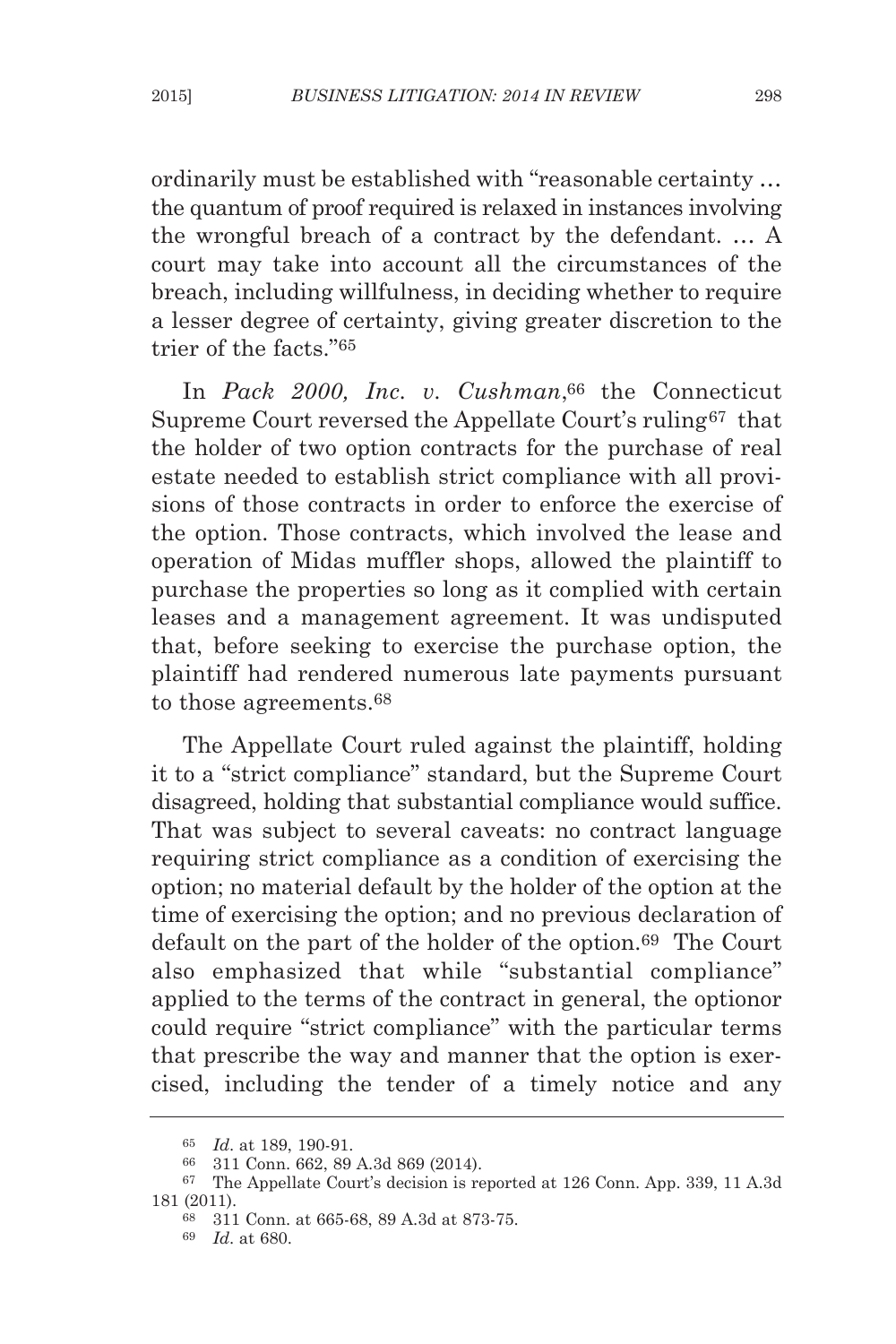required payment. but the latter was not at issue in the case before the court.70

in *thoma v. oxford Performance materials, Inc*.,71 the Appellate Court held that continued employment did not constitute sufficient consideration to support a non-compete signed by an established employee. On the surface, the decision would appear to resolve the longstanding split of authority in the Superior Court on that issue. However, the breadth of the *thoma* decision is debatable, given the unique facts of the case.

The plaintiff, who had commenced employment with the defendant in 2003, signed an employment agreement on June 12, 2006. That agreement boosted her annual salary by \$13,000; created a fixed term of employment (initially 24 months, followed by renewal terms of 12 months); provided that upon termination without cause, she would be entitled to her base pay for the balance of her employment term, plus six months; and imposed a six-month non-compete term following the termination of her employment.72

Eight days later, the plaintiff was prevailed upon to sign a new employment agreement, which provided that it superseded any prior agreements. The second agreement converted the plaintiff to an at-will employee; eliminated mention of her salary or compensation upon termination of employment; and imposed a non-compete of undefined duration.73 The plaintiff's employment was terminated the following year, upon which she brought suit for breach of the first agreement.

The defendant countered that it could not have breached the first agreement because the second agreement superseded it. The Appellate Court agreed with the trial court that above and beyond other infirmities with the second agreement, it was a nullity because "the plaintiff's continued

<sup>70</sup> *Id*. at 681-684.

<sup>71</sup> 153 Conn. App. 50, 100 A.3d 917 (2014).

<sup>72</sup> *Id*. at 52-53.

<sup>73</sup> *Id*. at 53-54.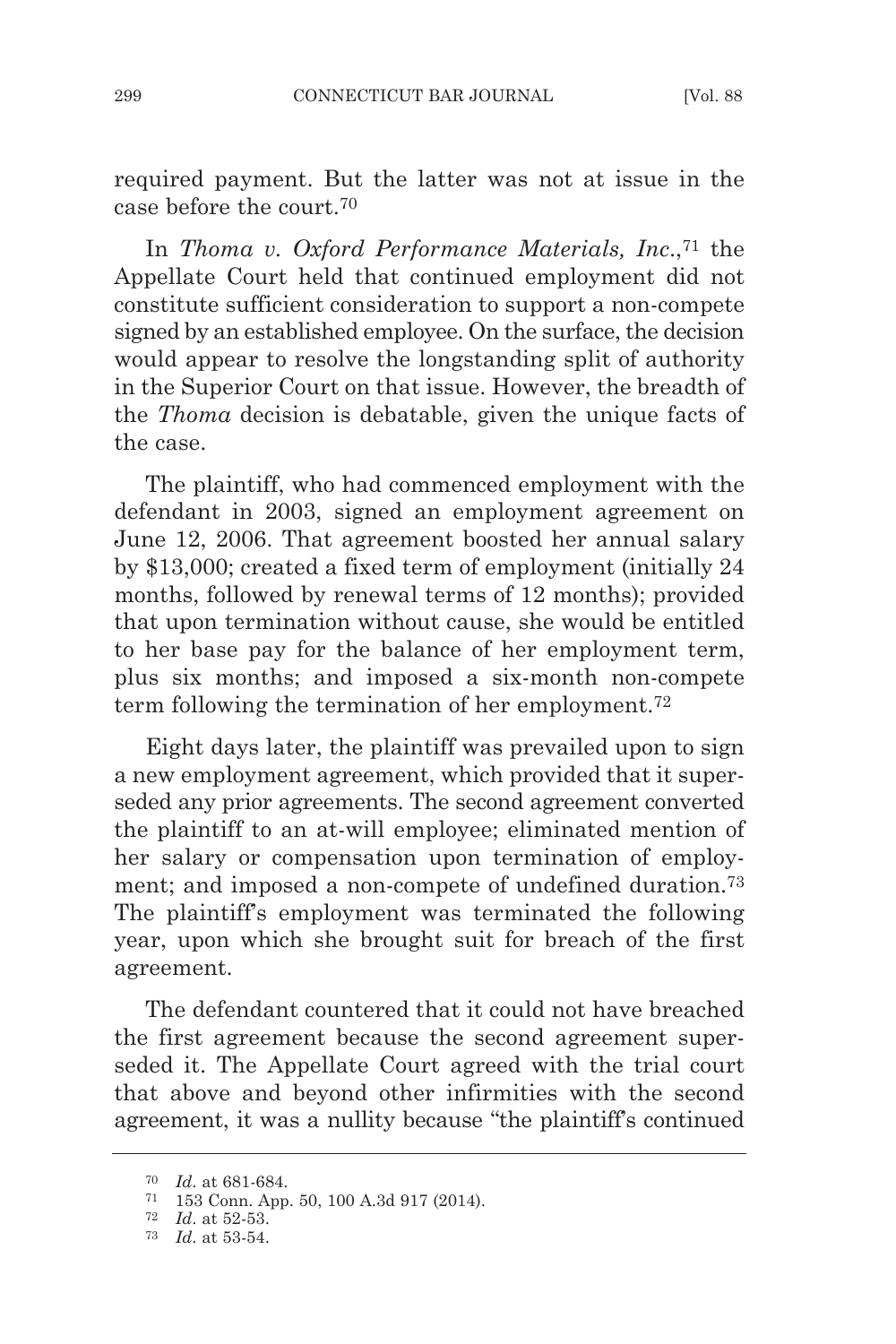employment did not constitute consideration."74

The latter sentence, standing alone, would be a tempting quote for the typical employee at will who seeks to challenge a non-compete grudgingly signed as a condition of continued employment. However, given that the *Thoma* case involved an employee who previously had a fixed term of employment, the "lack of consideration" analysis is different enough to make the case potentially useful but probably far from dispositive.

in *yellow Book Sales & Distribution Co. v. valle*,75 the Supreme Court addressed the issue of whether or not the defendant, who had signed a contract with the plaintiff as "David valle, President" of Moving America of CT, inc. (company), had nonetheless personally obligated himself to pay for the services rendered by the plaintiff.

In a contract that identified the company as "customer," the plaintiff agreed to publish advertising in its directories and/or provide internet services for the company, and the company agreed to pay for those services.<sup>76</sup> But the contract further provided at section  $15(F)$  "The signer of this agreement does, by his execution personally and individually undertake and assume the full performance hereof including payments of the amounts due hereunder."<sup>77</sup> Furthermore, language below the signature line read "Authorized Signature Individually and for the Company (Read clause 15f on reverse side)."78 finally, language immediately above the signature block stated "This is an advertising contract between yellow book and [printed company name] and [signature]."79

The trial court entered summary judgment for the defendant, finding the contract "ambiguous as to whether the

<sup>74</sup> *Id*. at 66.

<sup>75</sup> 311 Conn. 112, 84 A.3d 1196 (2014).

<sup>76</sup> *Id*. at 114.

<sup>77</sup> *Id*.

<sup>78</sup> *Id*. at 115, n. 4.

<sup>79</sup> *Id*. at 117.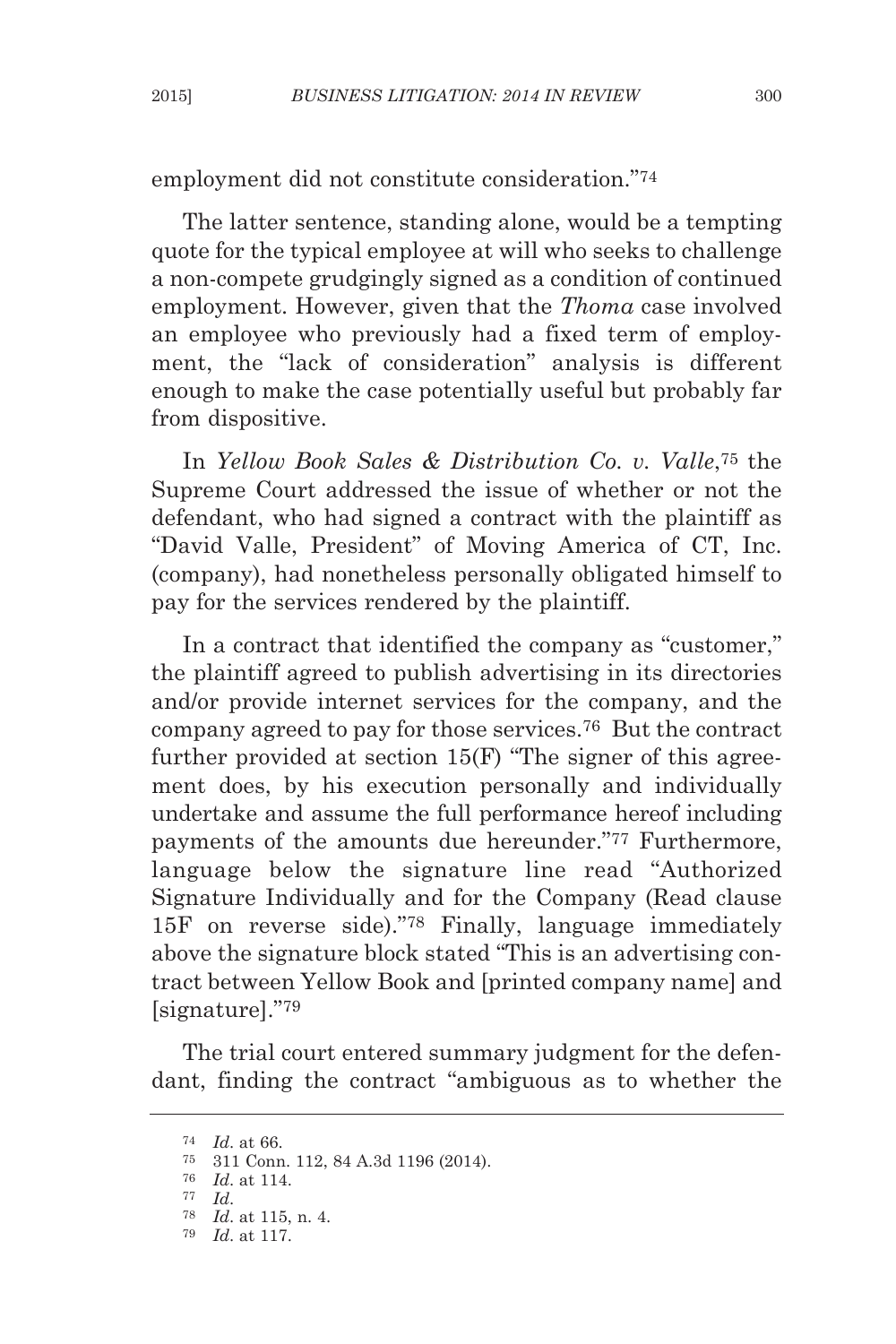defendant was party to the contract in his individual capacity and … therefore … unenforceable, as a matter of law, pursuant to the statute of frauds."80 The Appellate Court agreed, and affirmed the judgment below.81

The Supreme Court reversed, finding that "the language appearing immediately below the defendant's signature and the language contained in clause 15(f) state clearly that the defendant was individually and personally responsible for the obligations set forth in the contract."82 The handwritten term "president" after the defendant's signature was insufficient to create an ambiguity.<sup>83</sup> By signing the contract as a co-obligor, the defendant had incurred a primary obligation, not a collateral one, making the statute of frauds irrelevant to the case.84 The court remanded the case for further proceedings.85

## IV. REMEDIES AND DEFENSES

The Connecticut Supreme Court's decision in *Fairchild Heights Residents Association, Inc. v. Fairchild Heights, Inc*.86 contains a detailed discussion of the exhaustion of administrative remedies doctrine. The plaintiff, an association of mobile home owners at the fairchild Heights Mobile Home Park, in Shelton, brought suit against the owner/operator of the park.87 in the first two counts of its three-count complaint, the plaintiff alleged per se negligence for violations of state statutes and municipal ordinances, respectively, governing the maintenance of mobile home parks, and in the third, violations of the Connecticut Unfair Trade Practices Act, general Statutes Section 42-110a et seq. (CUTPA).88 The association sought declaratory relief, as

85 *Id*.

<sup>87</sup> *Id*. at 800.

<sup>80</sup> *Id*. at 116.

<sup>81</sup> *Id*. The Appellate Court decision is reported at 133 Conn. App. 75, 35 A.3d 1082 (2012).

<sup>82</sup> *Id*. at 121.

<sup>83</sup> *Id*. at 120.

<sup>84</sup> *Id*. at 123.

<sup>86</sup> 310 Conn. 797, 82 A.2d 602 (2014).

<sup>88</sup> *Id*. at 801.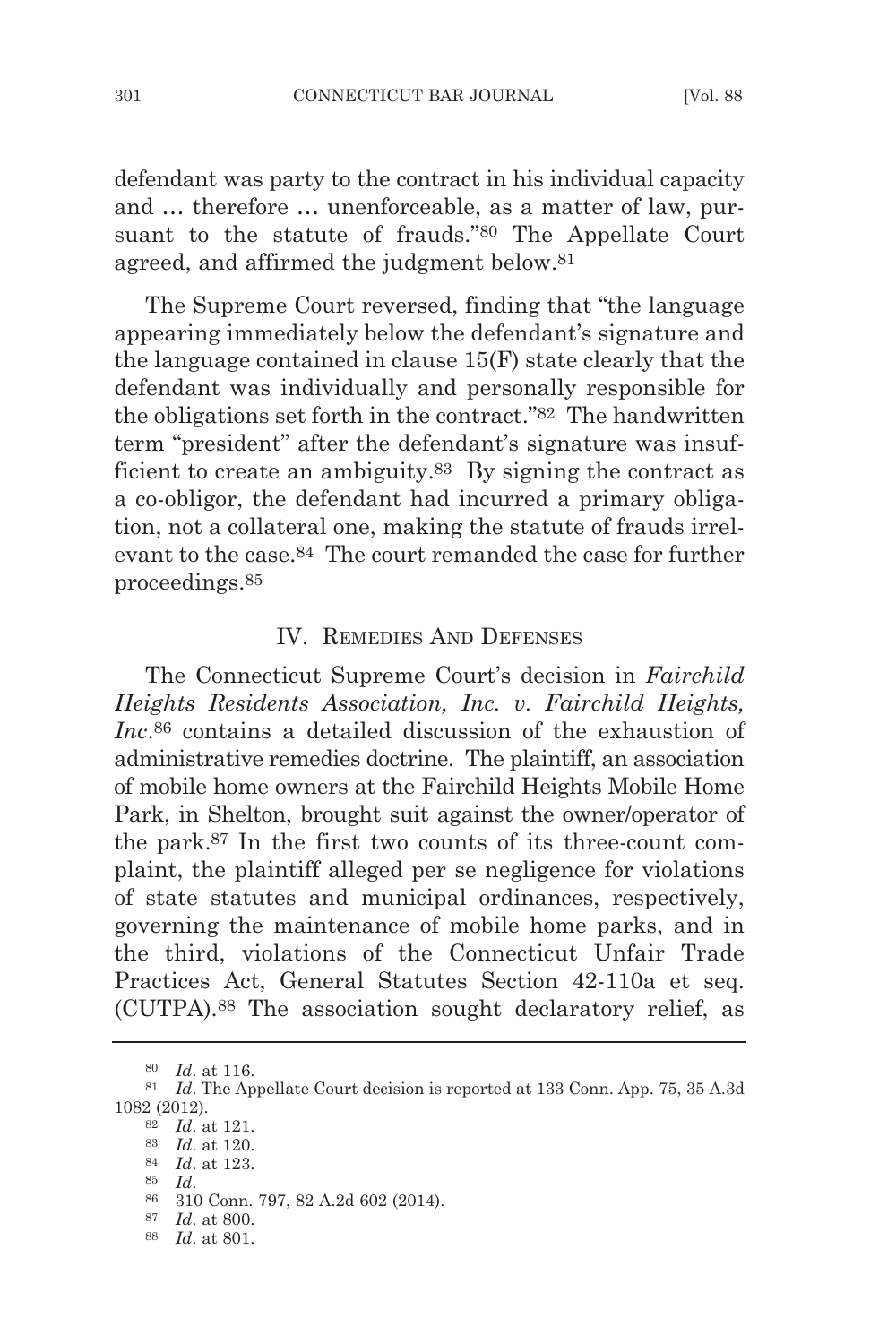well as injunctive relief, punitive damages and attorneys' fees pursuant to CUTPA.89

Two months after filing suit, the association filed a letter of complaint with the Office of the Attorney general, which in turn forwarded the complaint to the Department of Consumer Protection (department).90 following a series of department inspections, an informal compliance hearing, and ongoing remediation efforts by the defendant, the department ultimately sent a letter to the defendant's attorney, in which the department declared the park to be in compliance with state law, and advised that no further action was warranted.91

The lawsuit was subsequently tried to the court, which rendered judgment for the defendant on all counts of the complaint.92 The trial court found that, absent an administrative appeal, the department's findings of compliance on the part of the defendant should be accorded preclusive effect.93

The Supreme Court agreed with the defendant that the exhaustion doctrine barred the association's request for declaratory relief on its claims of negligence per se.94 The statutory scheme that governs mobile home parks, Chapter 412 of the general Statutes, permits a mobile home owner to request a declaratory ruling from the department that the owner is violating one or more of the statutes,95 and if aggrieved by the department's decision, to file an administrative appeal.96 in this instance, the department had adopted an informal compliance procedure in response to the association's demand for an investigation, but this did not excuse the association's failure to formally request a

89 *Id*.

<sup>90</sup> *Id*. at 801-02.

<sup>91</sup> *Id*. at 802-03.

<sup>92</sup> *Id*. at 803.

*Id.* at 803-04.

<sup>94</sup> *Id*. at 806-13.

<sup>95</sup> CONN. GEN. STAT. § 21-83e(a).

<sup>96</sup> CONN. GEN. STAT. § 21-72.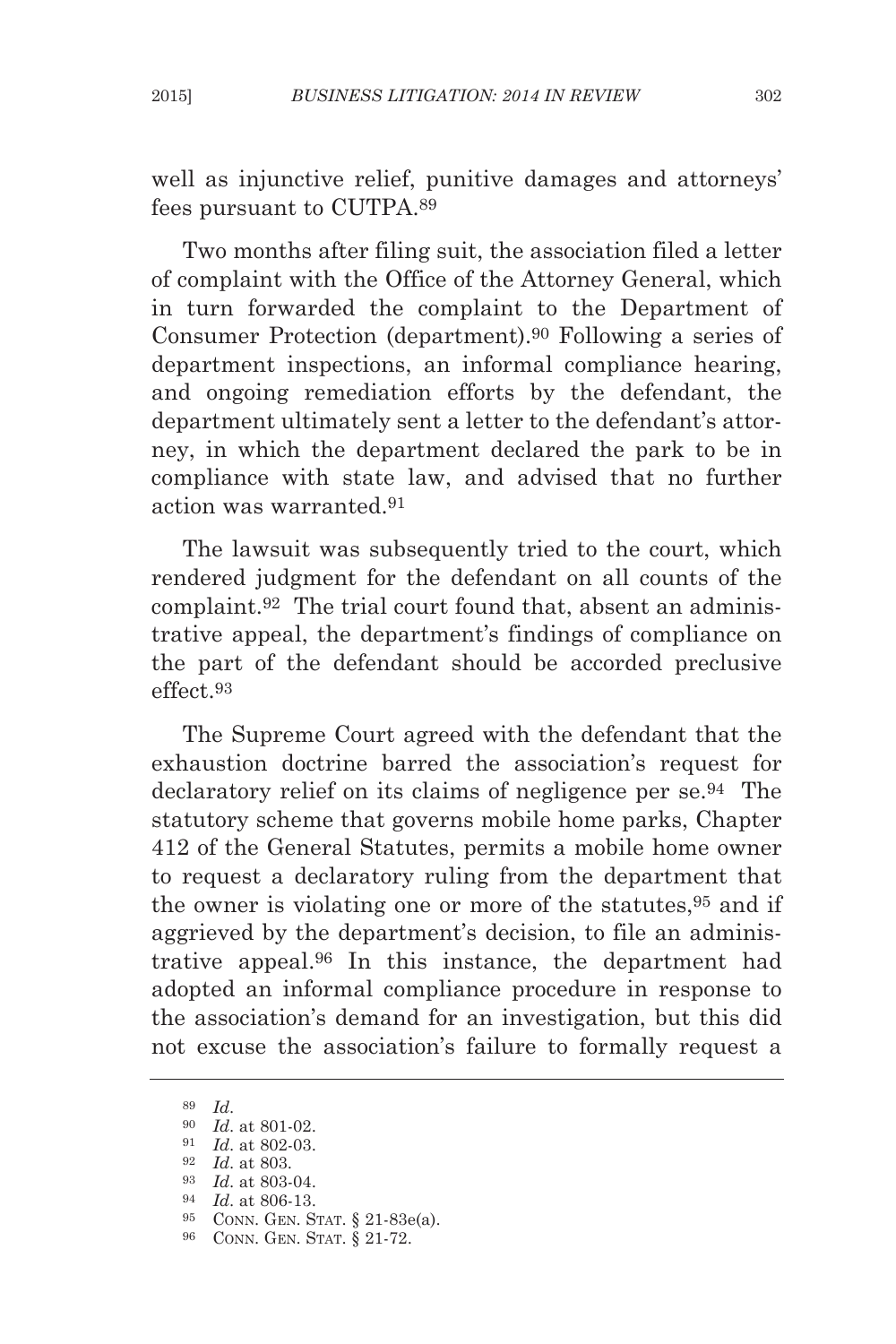declaratory ruling, from which the association could have appealed to the court if it was not satisfied with the outcome.97

but the Supreme Court further held that the exhaustion doctrine did not bar the association's claim under CUTPA. The court noted that CUTPA provides for two general enforcement mechanisms – administrative proceedings initiated by the department, and civil actions initiated by private parties – but the statute does not require private parties to exhaust administrative remedies before commencing suit.98 furthermore, CUTPA provides a range of remedies, including punitive damages and attorneys' fees, that the department does not have the power to award. because "there was no administrative remedy that the association could have exhausted to obtain such relief before bringing its CUTPA claim," the exhaustion doctrine did not apply to that claim.99

in *Sean o'Kane A.I.A. Architect, P.C. v. Puljic*,100 the plaintiff architect brought suit in 2010 against the defendant homeowners, a married couple, claiming breach of contract and unjust enrichment arising out of work performed in 2002. The trial court entered judgment for the defendants, finding that the contract claim was barred by the statute of limitations, and rejecting the plaintiff's assertion that the limitation period had been equitably and contractually tolled. The court further ruled that the unjust enrichment claim was barred by the doctrine of laches.101

The Appellate Court affirmed the judgment below with respect to the contract claim.102 As for the unjust enrichment claim, the court noted that the equitable defense of laches requires proof of not only unreasonable delay in bringing suit, but also resulting prejudice to the defendant. In finding such prejudice, the trial court had relied upon

<sup>97</sup> *Fairchild Heights Residents Association, Inc.*, 310 Conn. at 813.

<sup>98</sup> *Id*. at 817.

<sup>99</sup> *Id*. at 819.

<sup>100</sup> 148 Conn. App. 728, 87 A.3d 1124 (2014).

<sup>101</sup> *Id*. at 732.

<sup>102</sup> *Id*. at 732-40.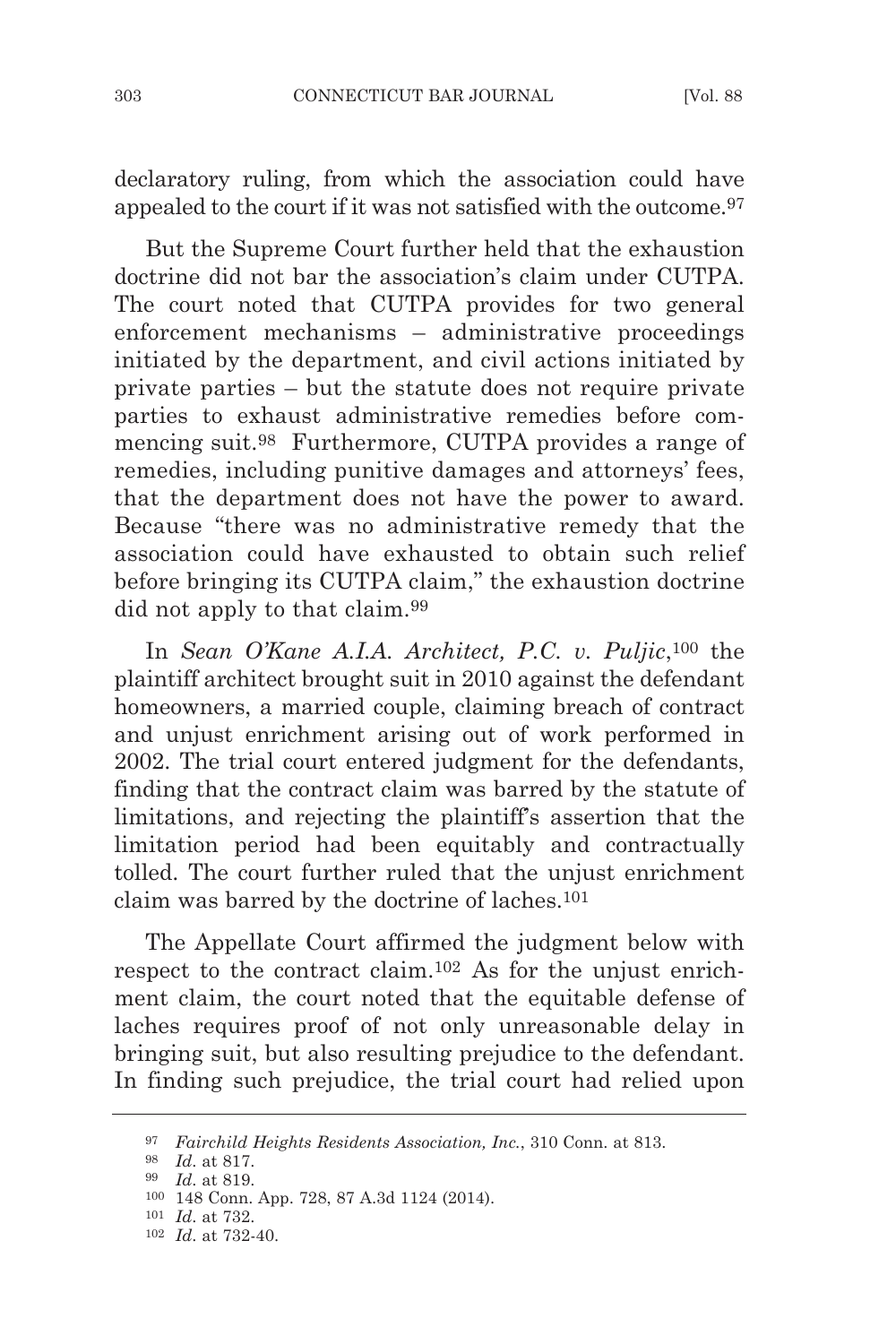contract terms imposing service charges and interest, and found that the plaintiff's delay of seven and a half years in bringing suit, leading to a considerable accumulation of those charges, supported the "prejudice" prong of a laches defense.103

The record was unclear as to whether or not the husband was a party to the contract with the plaintiff; while the contract identified both husband and wife as parties, the wife but not the husband had signed it. The Appellate Court noted that except when a statute requires a signature, a party may be bound by an unsigned contract if, through his conduct, he manifests assent to it. $104$  In the present case, if the husband was a party to the contract, then as a matter of law the plaintiff could not obtain a judgment against him for unjust enrichment, since the latter remedy can be provided only in the absence of an enforceable contract. if on the other hand the husband was not a party to the contract, the trial court could not properly use contract-based charges to support a finding of prejudice as part of his laches defense to the unjust enrichment claim. The Appellate Court reversed the judgment below with respect to the unjust enrichment claim, and remanded the case to the trial court for further proceedings.105

The Supreme Court's decision in *Robbins v. Physicians for Women's Health, llC*,106 established that in some contexts, a covenant not to sue may have the same effect as a release, even when the drafting attorneys have taken pains to reserve rights against the non-settling parties.

The plaintiff brought a medical malpractice suit against several defendants actively involved in her care, including Shoreline Obstetrics and Gynecology, P.C. (Shoreline), as well as two entities that subsequently acquired Shoreline's assets, Physicians for women's Health, llC and women's

<sup>103</sup> *Id*. at 741.

<sup>104</sup> *Id*. at 742.

<sup>105</sup> *Id*. at 743.

<sup>106</sup> 311 Conn. 707, 90 A.3d 925 (2014).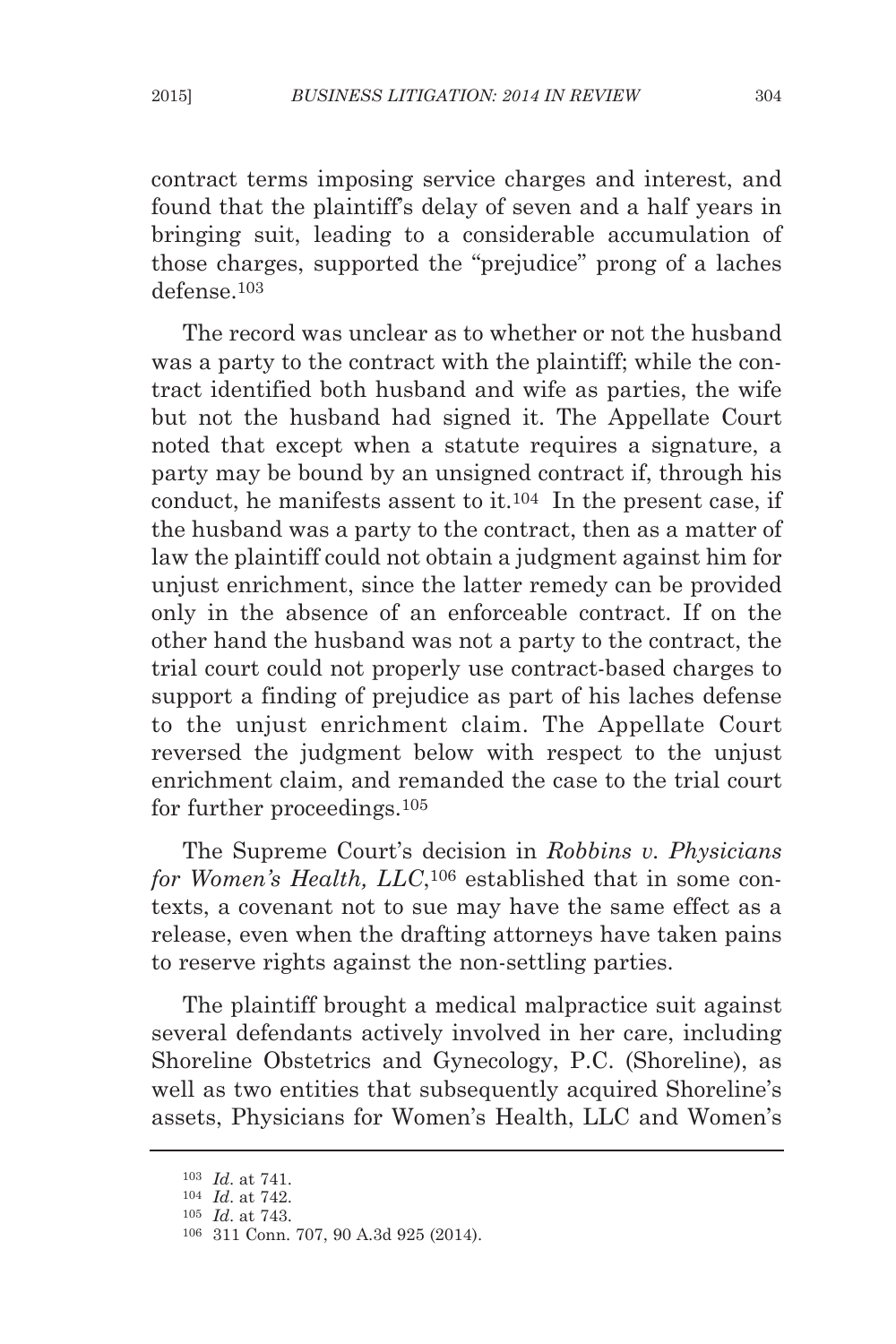Health USA, inc. (successors), the latter two on a theory of successor liability. The plaintiff settled with Shoreline and executed a covenant not to sue that entity, specifically reserving her rights against the successors.107 The successors thereupon moved for summary judgment, arguing that the covenant not to sue had discharged their liability. The trial court agreed with the defendants, and granted their summary judgment motion, but a divided panel of the Appellate Court reversed, holding that a covenant not to sue, unlike a release, does not discharge the underlying cause of action.108

following a grant of certiorari, the Supreme Court reversed the decision of the Appellate Court. The court noted that "successor liability does not create a new cause of action against the purchaser so much as it transfers the liability of the predecessor to the purchaser."<sup>109</sup> In this context, because the plaintiff had "relinquished her right to bring a legal action against Shoreline, there remained no right of action that could be transferred to the defendants as successors."110 The covenant not to sue therefore operated identically to a release.

The court distinguished successor liability cases from cases involving joint tortfeasors or respondeat superior, in which reservations of rights against non-settling parties are honored. The court noted that successors warrant special protection because successors, "unlike joint tortfeasors or employers, have no connection to the harm that gave rise to the liability."111

in *Saint Bernard School of montville, Inc. v. Bank of America*,<sup>112</sup> a case in which the owner of a checking account sued its bank for honoring checks diverted by an embezzling employee, the Supreme Court ruled that the "continuing

<sup>107</sup> *Id*. at 711.

<sup>108</sup> *Id*. at 712-13.

<sup>109</sup> *Id*. at 716. 110 *Id*. at 718.

<sup>111</sup> *Id*. at 722.

<sup>112</sup> 312 Conn. 811, 95 A.3d 1063 (2014).